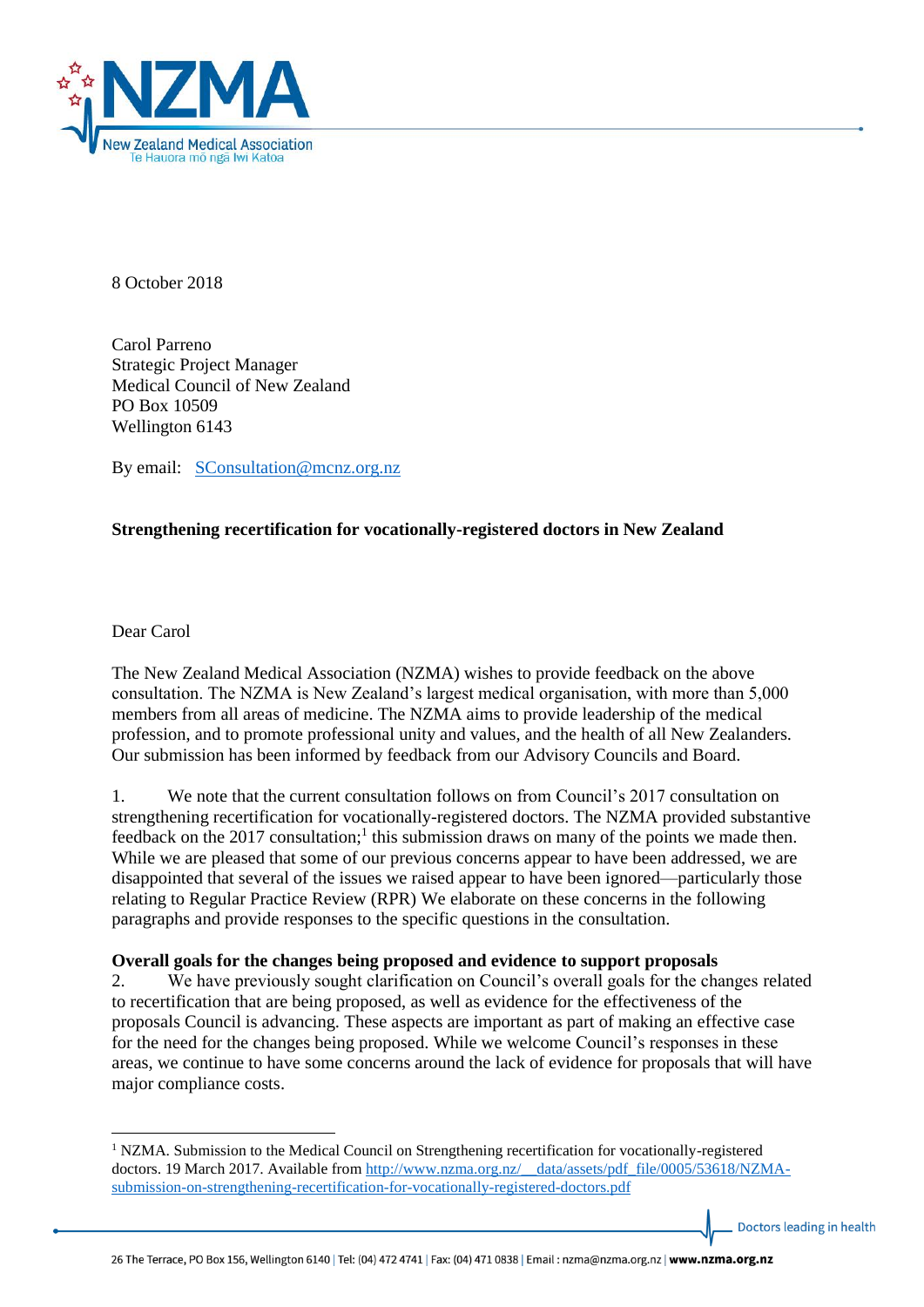3. While Council believes that recertification is both a quality assurance and quality improvement process, we understand that the overall goal is to provide assurance of the competence of doctors, support the maintenance of high standards of practice and strengthen accountability to the public. Despite sharing a literature review of the evidence relating to recertification activities, we note that Council acknowledges that recertification is an area in which best practice is still emerging, and there remains a significant lack of agreement about the design and form that it should take.

# **Costs of proposed changes**

4. While we welcome Council's recognition of the importance that any change does not create administrative burden, duplication of processes or added layers of bureaucracy for doctors, we continue to believe it is incumbent on the Council, as the regulator, to provide robust external assessments of the financial costs of its proposals. This needs to include the work done by all parties concerned, including the colleges. We reiterate our request for Council to clarify expectations around who is envisaged to bear these costs.

# **Regular Practice Review**

5. Despite our concerns about a 'one size fits all' model, Council is continuing to propose that each medical college will be required to provide Regular Practice Review (RPR) as an option for their doctors. We continue to believe this approach is inappropriate, given the major differences between the colleges in size and resources, as well as types of work and work settings in which their members practise.

6. The NZMA has previously articulated its concerns relating to the proposed use of RPR to inform recertification. These concerns remain relevant. In summary, our main concerns with RPR include the following: i) this is likely to be a very costly process (in terms of both time and money); ii) to the best of our knowledge, there is no solid evidence of efficacy supporting this tool as a way of improving quality; iii) it is not appropriate for all doctors; iv) it may not accurately gauge a doctor's general performance.

7. While RPR may be feasible for some areas of practice, it is impractical for some colleges. We understand that several colleagues have conveyed their concerns with the proposal to provide RPR—even as an option. We reiterate our request for Council to clarify what it envisages by way of RPR for colleges such as the Royal Australasian College of Medical Administrators, the New Zealand College of Public Health Medicine or the Royal College of Pathologists of Australasia.

## **Use of performance and outcome data**

8. While we are supportive of using performance and outcome data from audit of medical practice to inform professional development needs, Council does not appear to have addressed our previous concerns regarding potential confounding factors. We ask Council to explicitly acknowledge the importance of recognising and adjusting for potential confounding factors. These long-established factors include:

• patient factors (eg, age, comorbidities, ethnicity, socioeconomic deprivation, health literacy, diagnostic validity, complexity/severity of condition)

system factors (eg, diagnostic/interventional facilities, healthcare team factors, supervision, resources vs competing demands, management and governance)

• clinician factors (eg, volume of procedures, training, experience, and case-mix). Failure to adequately take these confounding factors into account could lead to misleading information that does not reflect the actual competence of any individual named as lead clinician.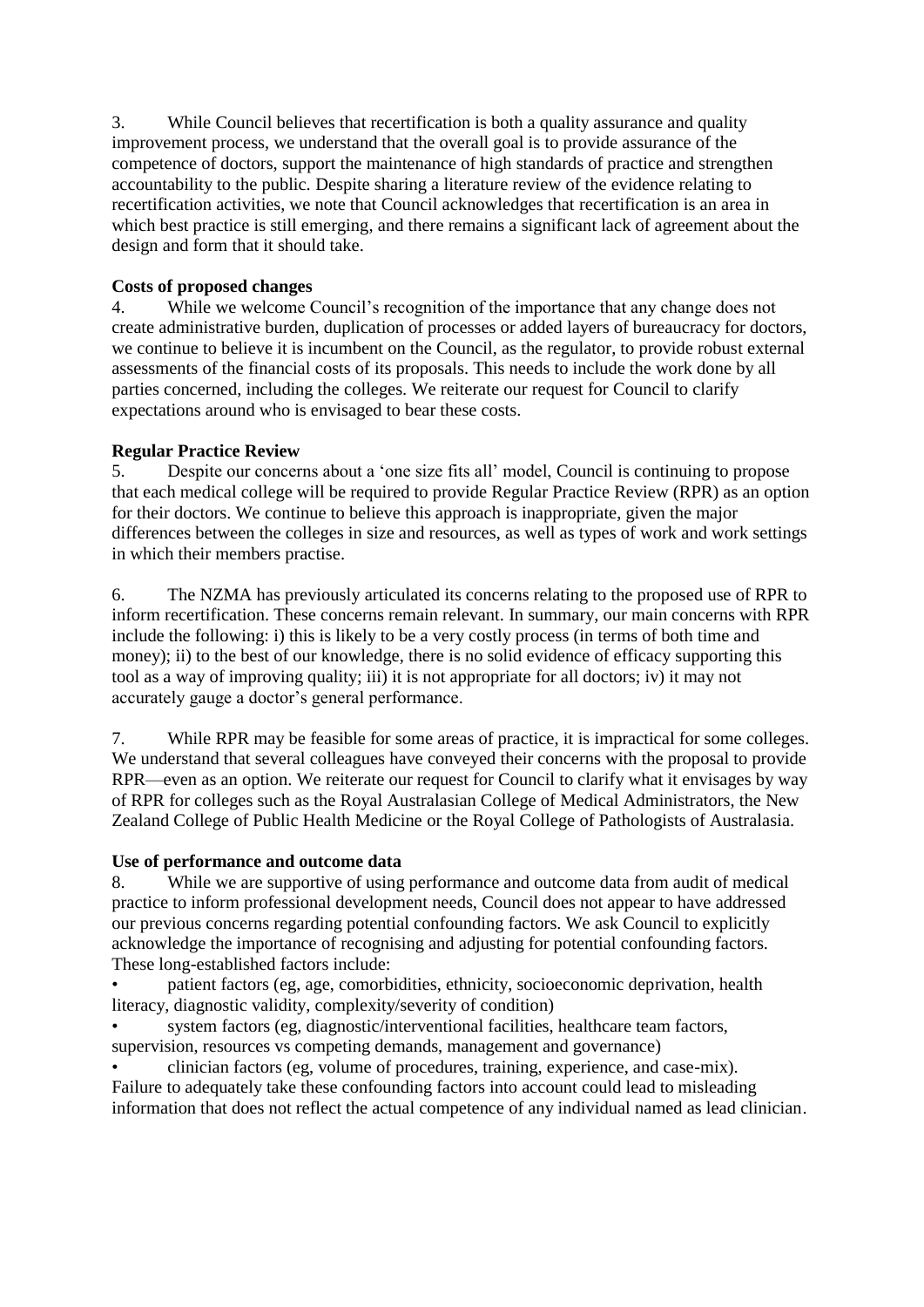## **Professional development plans and multi-source feedback**

9. We note that Council is still proposing the use of a professional development plan (PDP) to guide learning as a core component of a strengthened approach to recertification. While we are generally supportive of PDPs, we continue to have some reservations about the need, cost, value and effectiveness of PDPs for all vocationally-registered doctors. While PDPs may be excellent for younger clinicians who are developing their skills, we reiterate our request for Council to clarify what its expectations are for an experienced expert, particularly when their audits are better than current published figures and they are content working in their limited field?

10. We have previously conveyed our broad support for using the results from multisource feedback (MSF) to inform professional development needs, but only if this is done well and collects feedback from the appropriate number of people. This exercise is likely to entail significant costs. There is also the likelihood of significant selection bias whereby people select only those they know will provide positive feedback. This is even more likely if the information obtained from such feedback is linked to recertification (and therefore, potentially to the person's livelihood). In order to elicit free and frank feedback, we believe that multisource feedback is best conducted in a privileged context. We would welcome recognition of these concerns by Council as it progresses this work.

# **Ageing doctors**

11. We welcome Council's apparent decision to not pursue its previous proposal for mandating certain activities as doctors age. Issues relating to ageing differ across specialties. It is our general view that cognitive assessment should be a continuous informal process for all doctors. We would like to see Council adopt our previous suggestion for further work to ensure retention of the value and contribution of older doctors while recognising and managing changes related to ageing.

# **Cultural competency and ethics**

12. We have previously suggested that cultural competency be incorporated in all recertification programmes. Rather than requiring individual colleges to develop their own cultural competency programmes, we felt that a single programme could be developed and then shared. Likewise, we suggested that the NZMA Code of Ethics should also be incorporated in all recertification programmes. While Council appears to have adopted our suggestion with respect to the NZMA Code of Ethics (by suggesting it be included as part of 'essentials knowledge' for recertification programmes), we contend that Council should also stipulate the need for cultural competency as part of 'essentials knowledge' for all recertification programmes.

## **Clinician's annual review process diagrams and other feedback**

13. We do not support use of the term 'consumer' in these figures and submit that Council replace this term with 'patient' or, where that is not appropriate, 'public', 'people' or 'individuals'. For example, in the first panel in the figure on page 9, we suggest that Council replace 'Consumer' with the term 'Patient'. For the heading of the first column, we suggest Council amend this to 'Public / patient engagement and participation'. With respect to the second figure on page 9, we would welcome clarification on what 'service manager's feedback' means. We suggest Council consider incorporating mention of the Treaty of Waitangi in these figures. With respect to the seventh point on page 6, we believe the word 'should' needs to be replaced by 'must' such that the sentence reads: "Recertification must be supported by employers".

## **Consultation questions**

*1. What are your thoughts about the key components of the proposed strengthened recertification approach?*